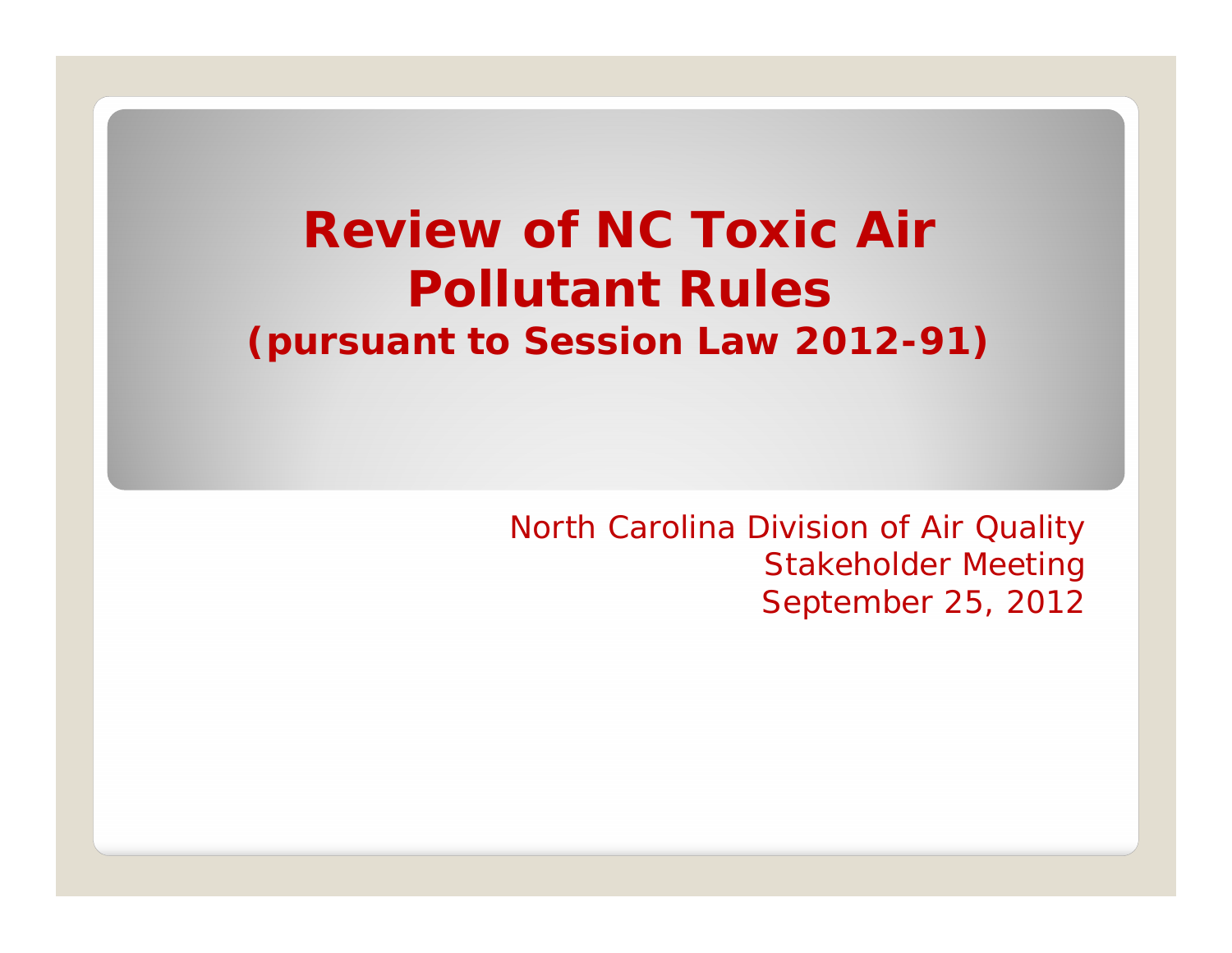# **History:**

- **Environmental Review Commission (ERC) meetings (Sept/Oct 2011)**
- **Working group formed (Oct 2011)**
- **Bill introduced, HB 952 (May 2012)**
- **Became law, SL 2012-91 (June 28, 2012)**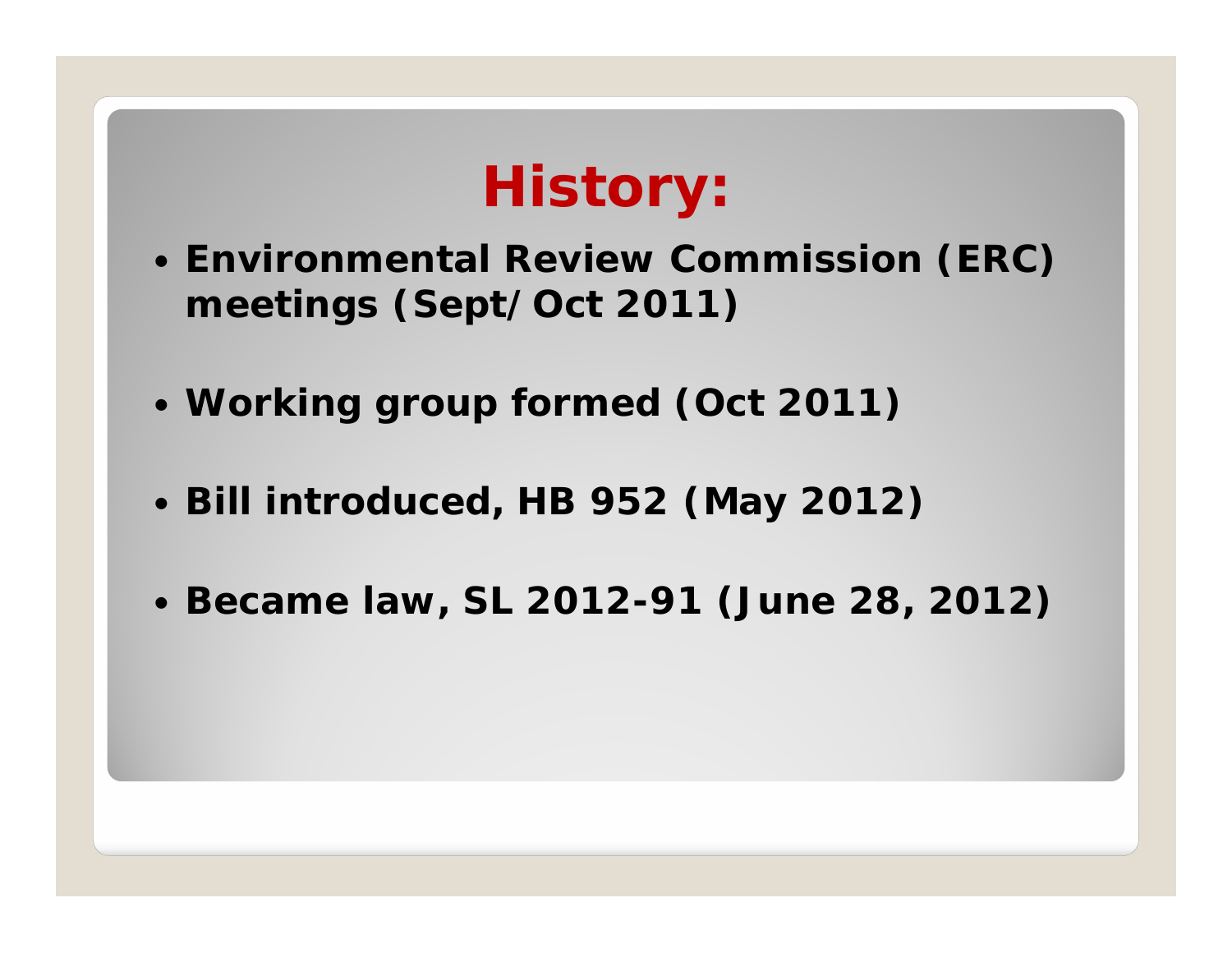# **Air Toxics – Summary**

#### **Section 1**

◦ Exempts <u>sources</u> subject to certain federal regulations

◦ Codifies "Director's Call" provision

#### **Section 2**

◦ Requires rule amendments

#### **Section 3**

◦ Requires review of rules and their implementation

#### **Section 4**

◦ Requires reports on implementation of this act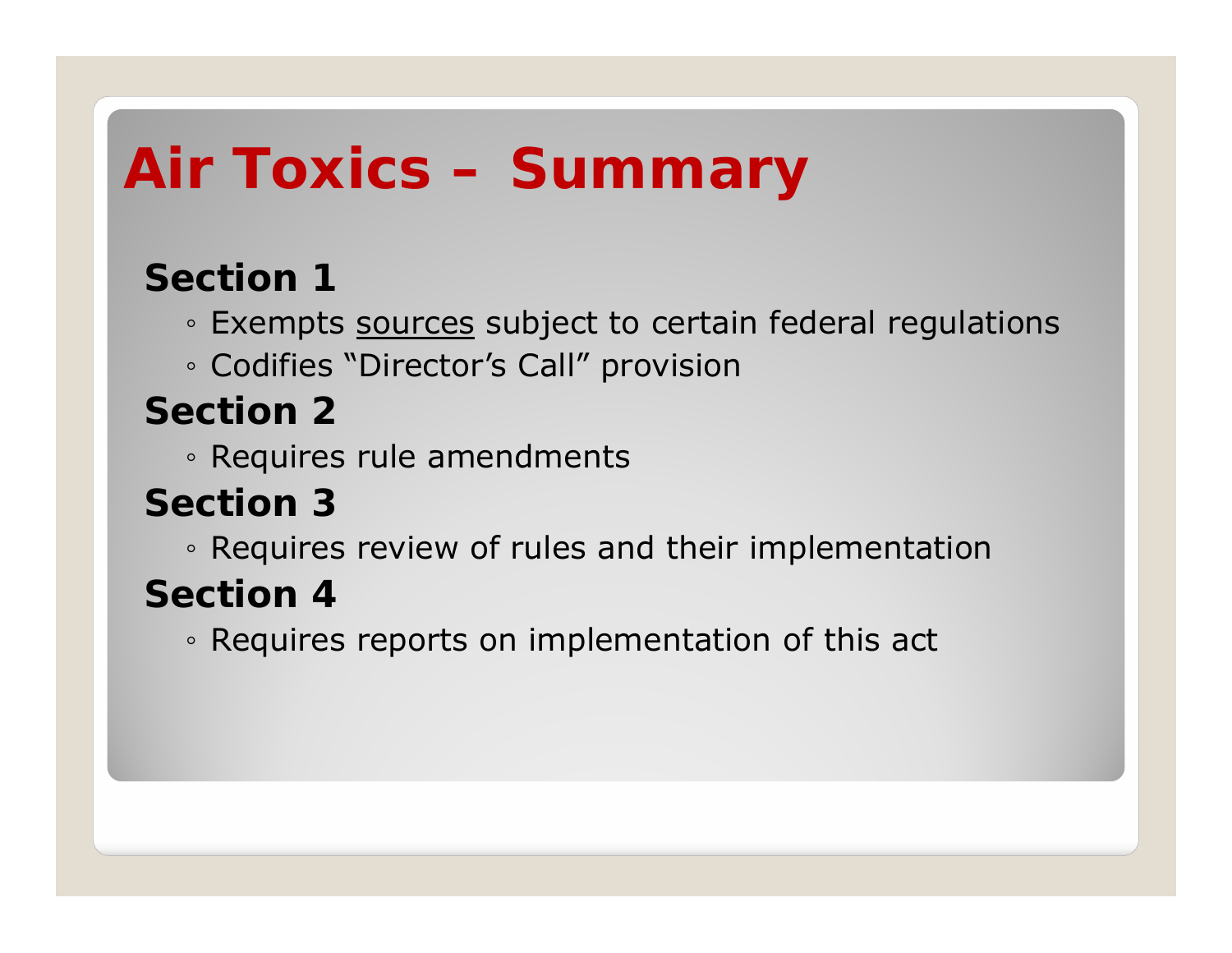- **Exempts from the State air toxics rules sources of toxic air pollutants subject to certain federal regulations, including:**
	- National Emission Standards for Hazardous Air Pollutants (NESHAPs), 40 CFR Part 61
	- Maximum Achievable Control Technology (MACT) standards, 40 CFR Part 63
	- Generally Available Control Technology (GACT) standards, 40 CFR Part 63
	- Subject to case-by-case MACT, 112(j) of the Clean Air Act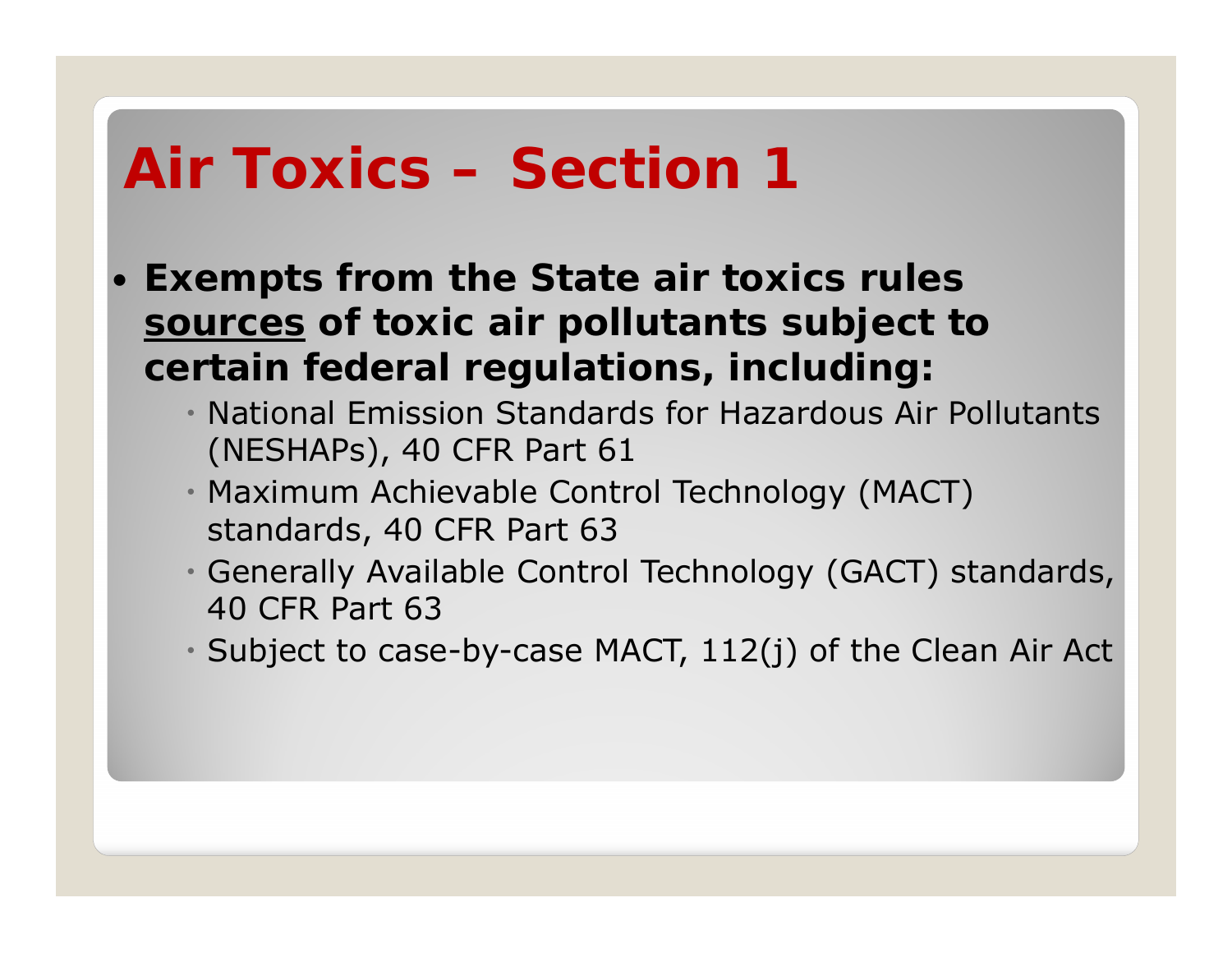**When DAQ receives a permit application for a new or modified source or facility that would result in a net increase in toxic air pollutants:**

◦ Requires DAQ to determine if the toxic air emissions would pose an unacceptable risk to human health… and if it does, the Division Director would make a written finding and require a permit application that eliminates the unacceptable risk… (for all practical purposes this is the existing Director's Call provision)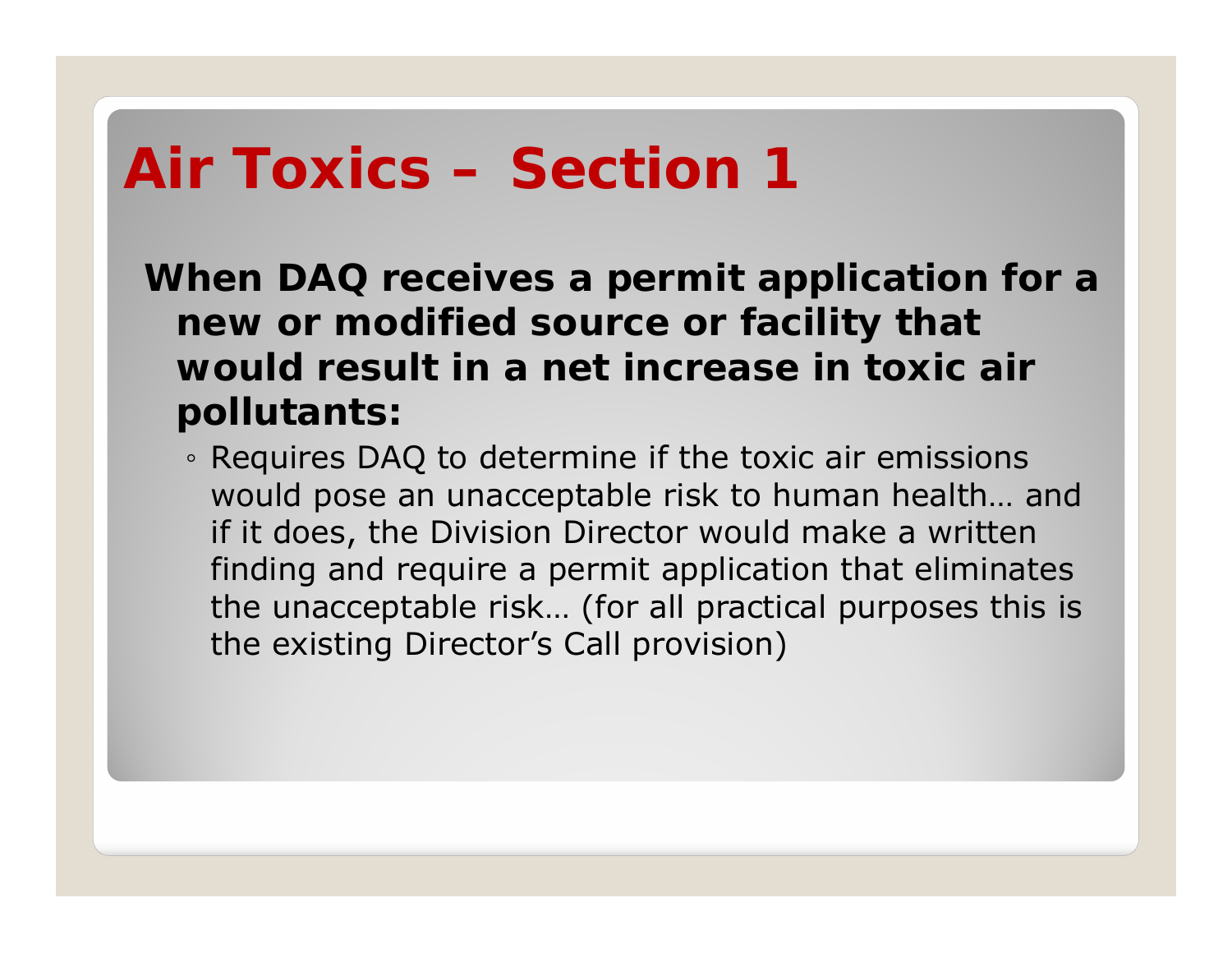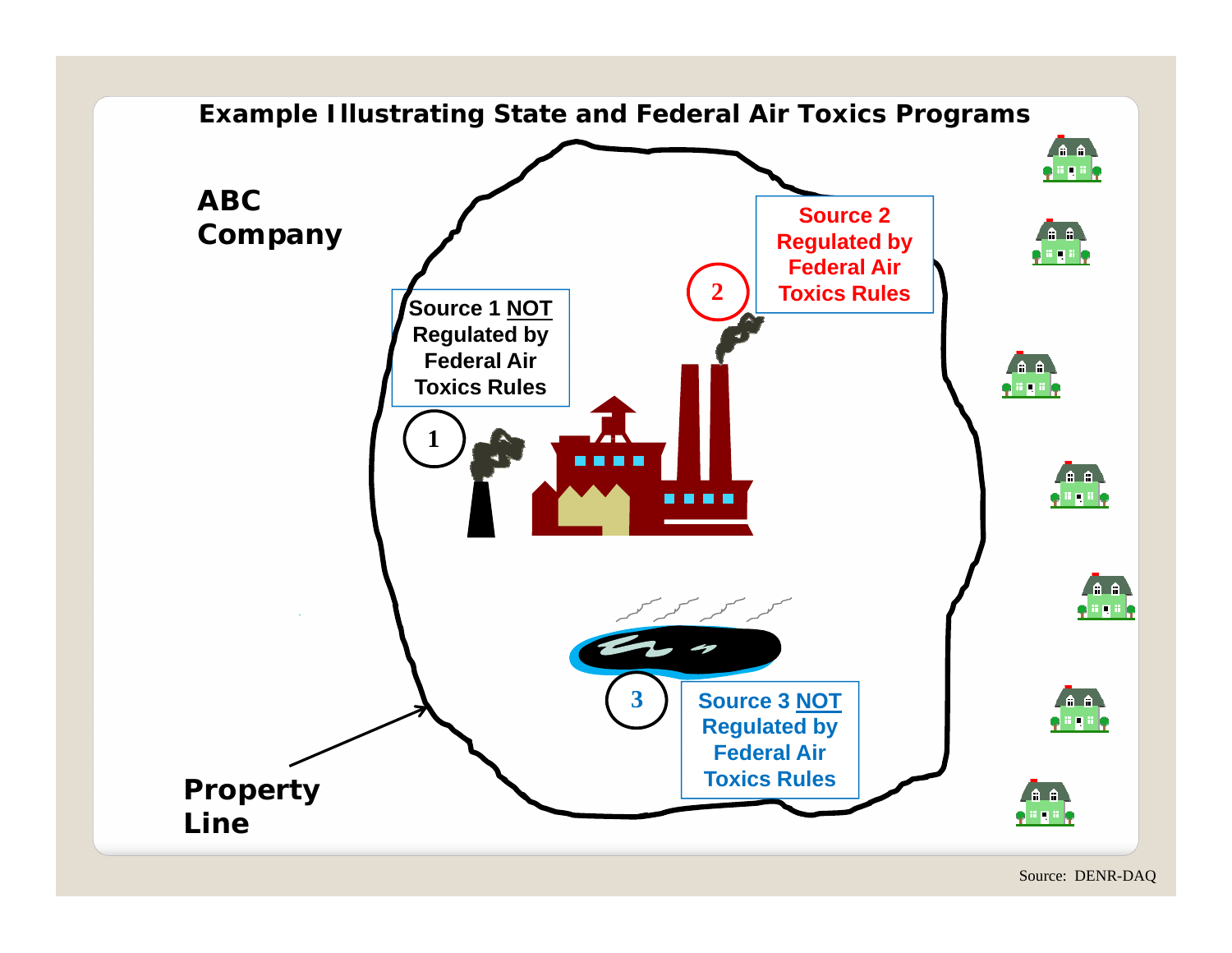**Requires the Environmental Management Commission (EMC) to amend the State air toxics rules to be consistent with Section 1 above.**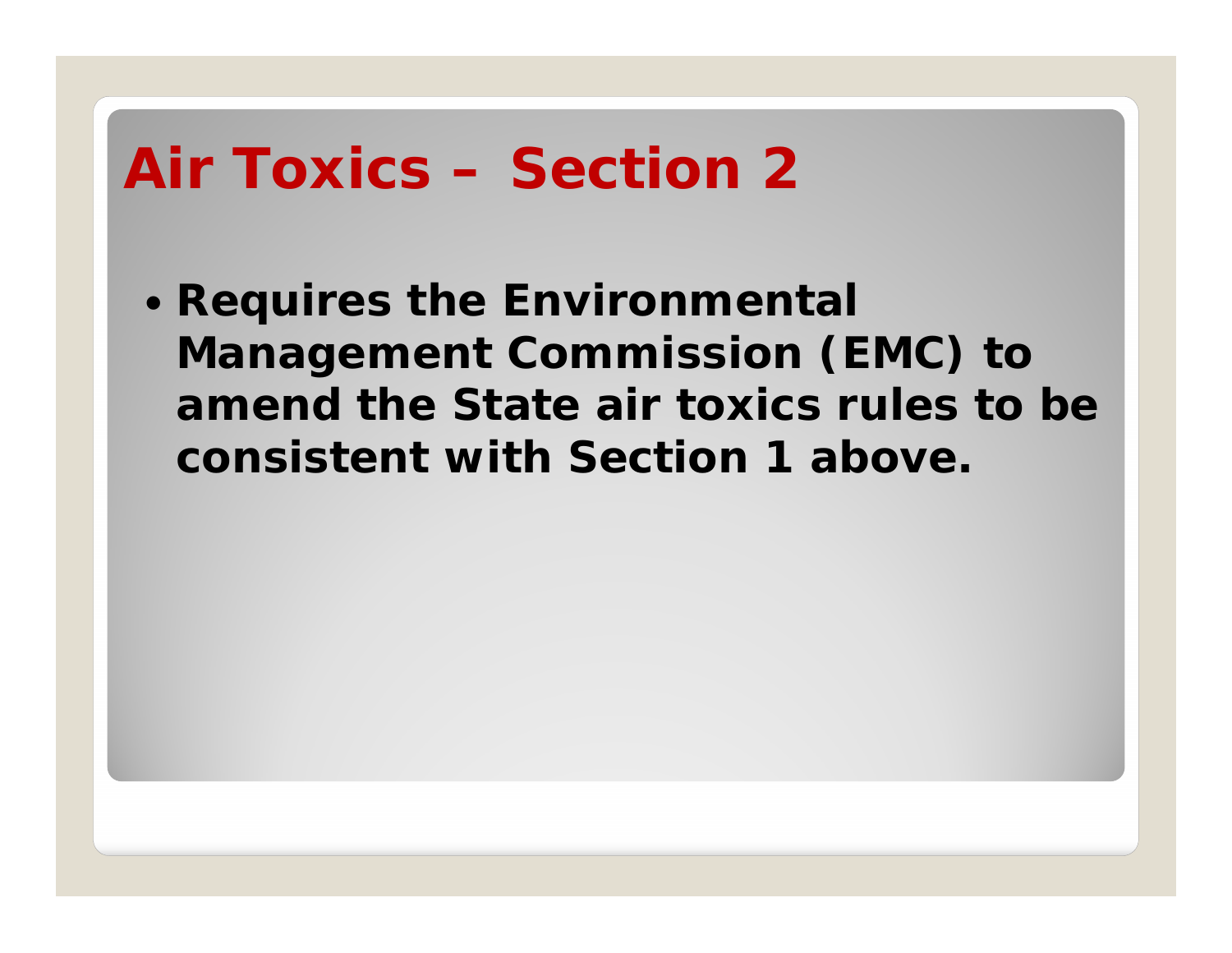- **Requires DAQ to review the State air toxics rules and their implementation to determine whether changes could:**
	- **Reduce unnecessary regulatory burden**
	- **Increase the efficient use of DAQ resources while maintain protection of public health**
- **DAQ shall report the results of the review and include recommendations to the ERC by December 1, 2012**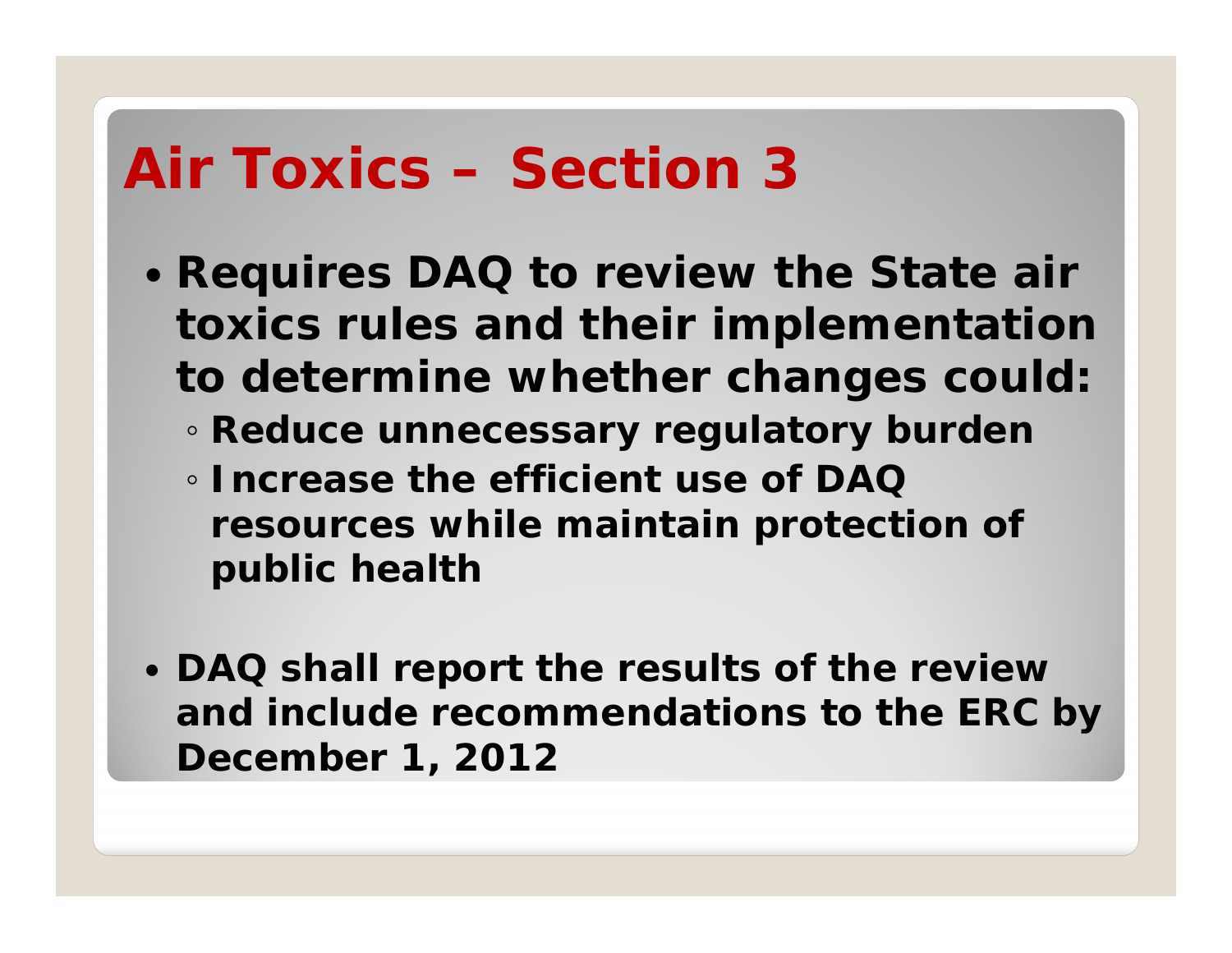- **Requires DAQ report to the ERC on the implementation of this Act** ◦ **December 1, 2012, 2013 and 2014**
	- **The report shall include an analysis of air toxic emission changes and a summary of results of the Division's analysis of air quality impacts.**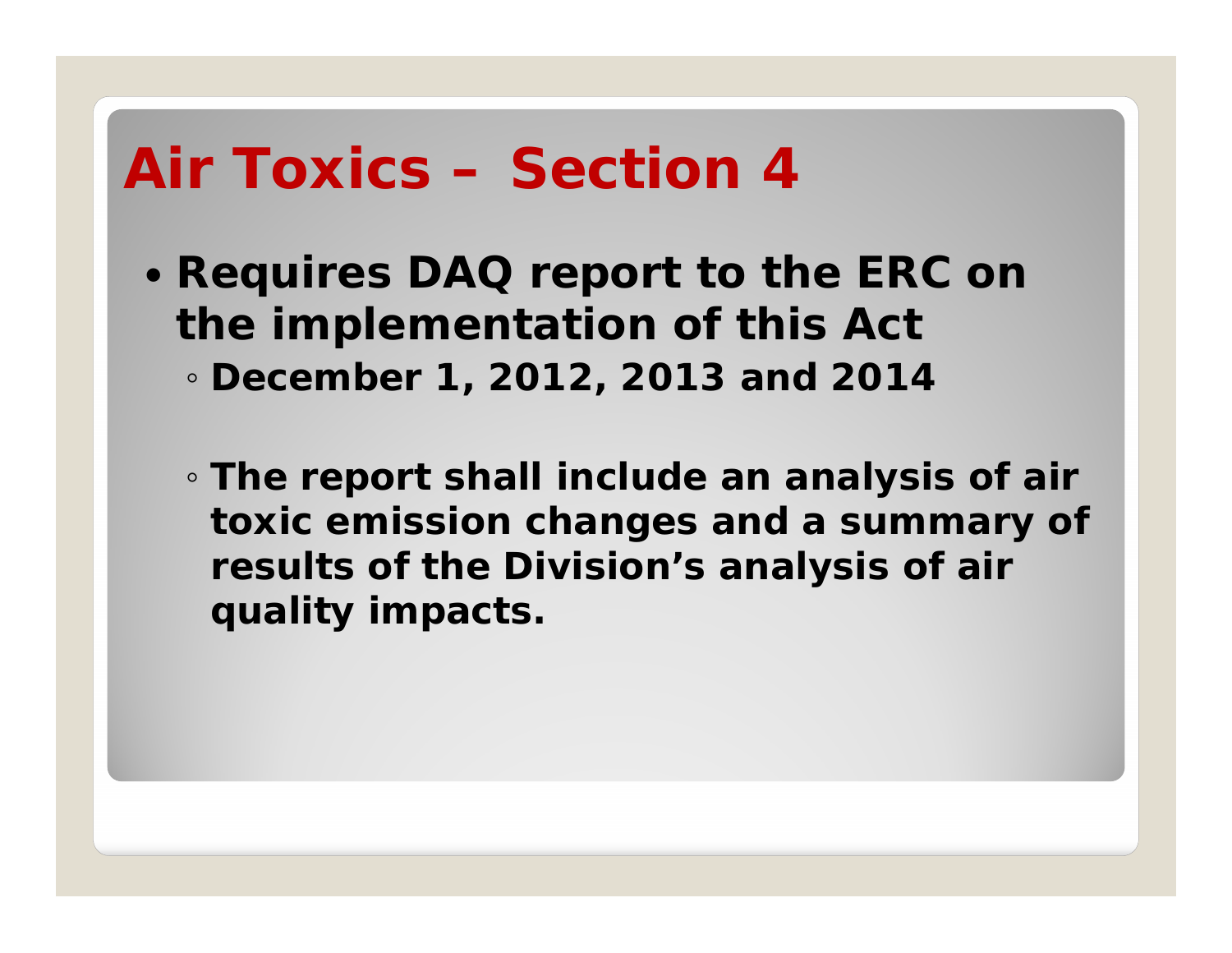# **Link to SL 2012-91**

**http://www.ncleg.net/Sessions/2011/Bills/House/PDF/H952v4.pdf**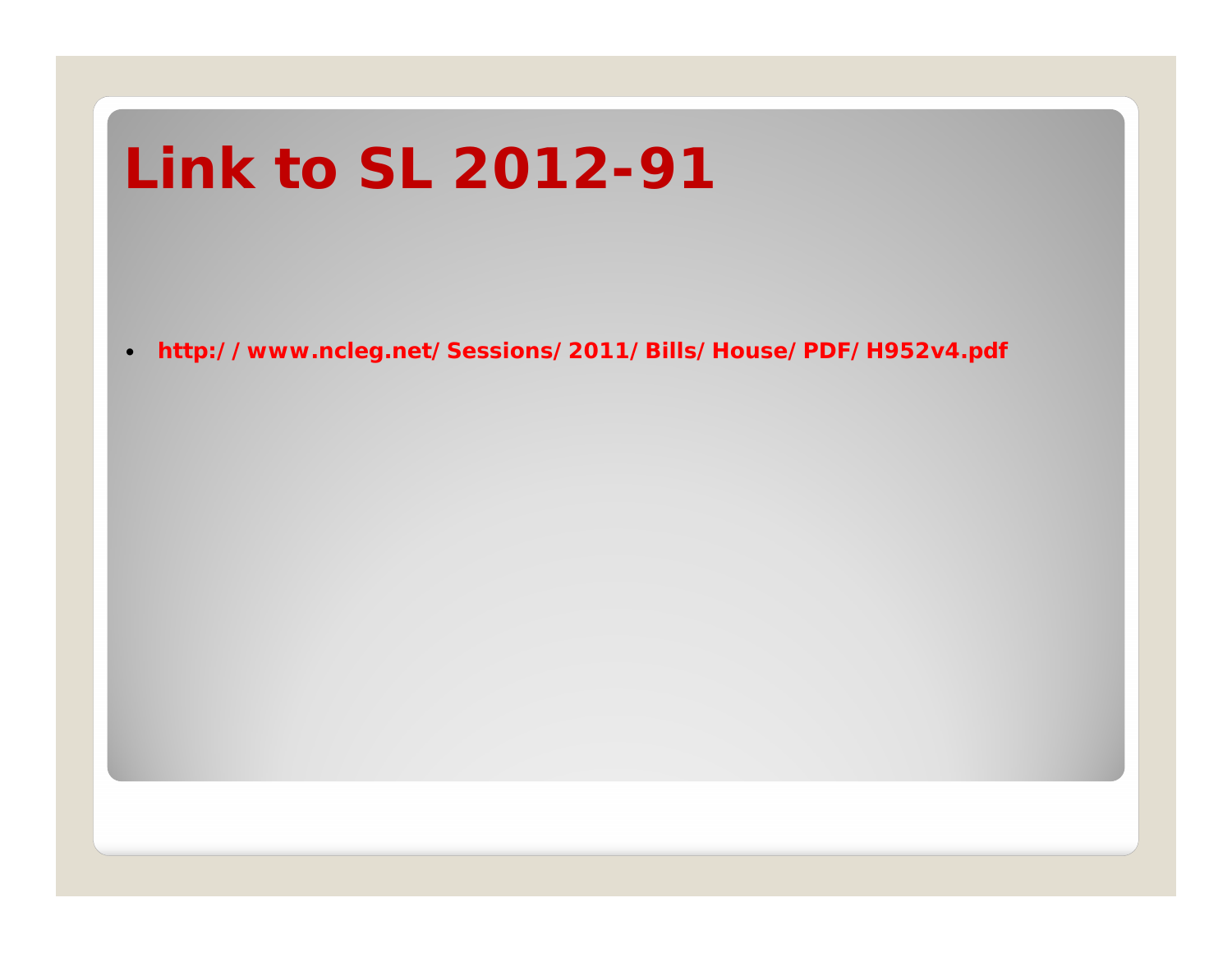# **Section 3 review**

- **The Division of Air Quality of the Department of Environment and Natural Resources shall review toxic air pollutant rules adopted pursuant to G.S. 143-215.107(a) and the implementation of those rules to determine whether changes could be made to the rules or their implementation to reduce unnecessary regulatory burden and increase the efficient use of Division resources while maintaining protection of public health. The Division shall conduct this review in consultation with interested parties.**
- **The Division shall report the results of its review, including recommendations, if any, to the Environmental Review Commission no later than December 1, 2012.**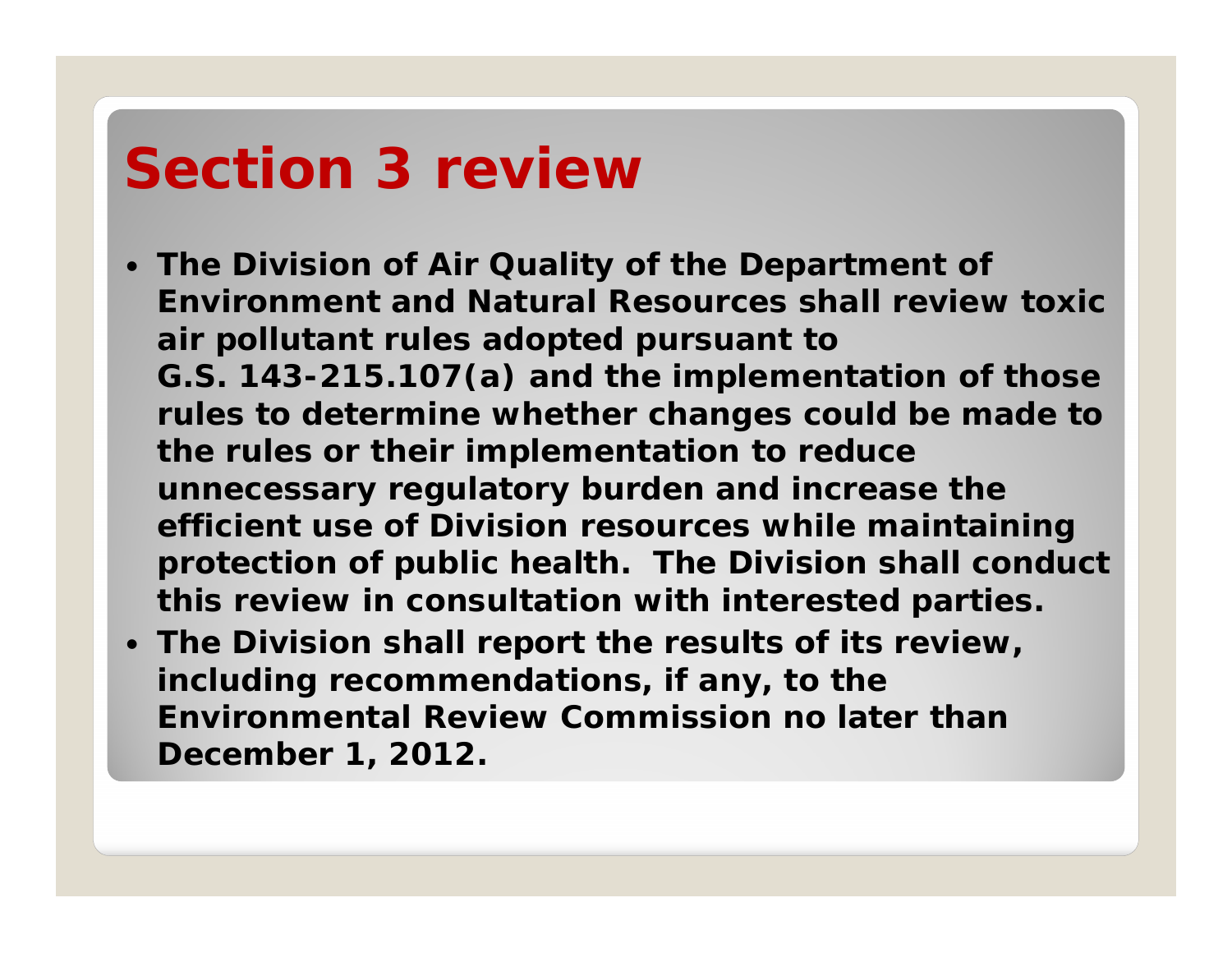# **Section 3 review**

- **For each of the options we discuss, consider whether it:**
	- **reduces unnecessary regulatory burden**
	- **increases the efficient use of Division resources**
	- **maintains protection of public health**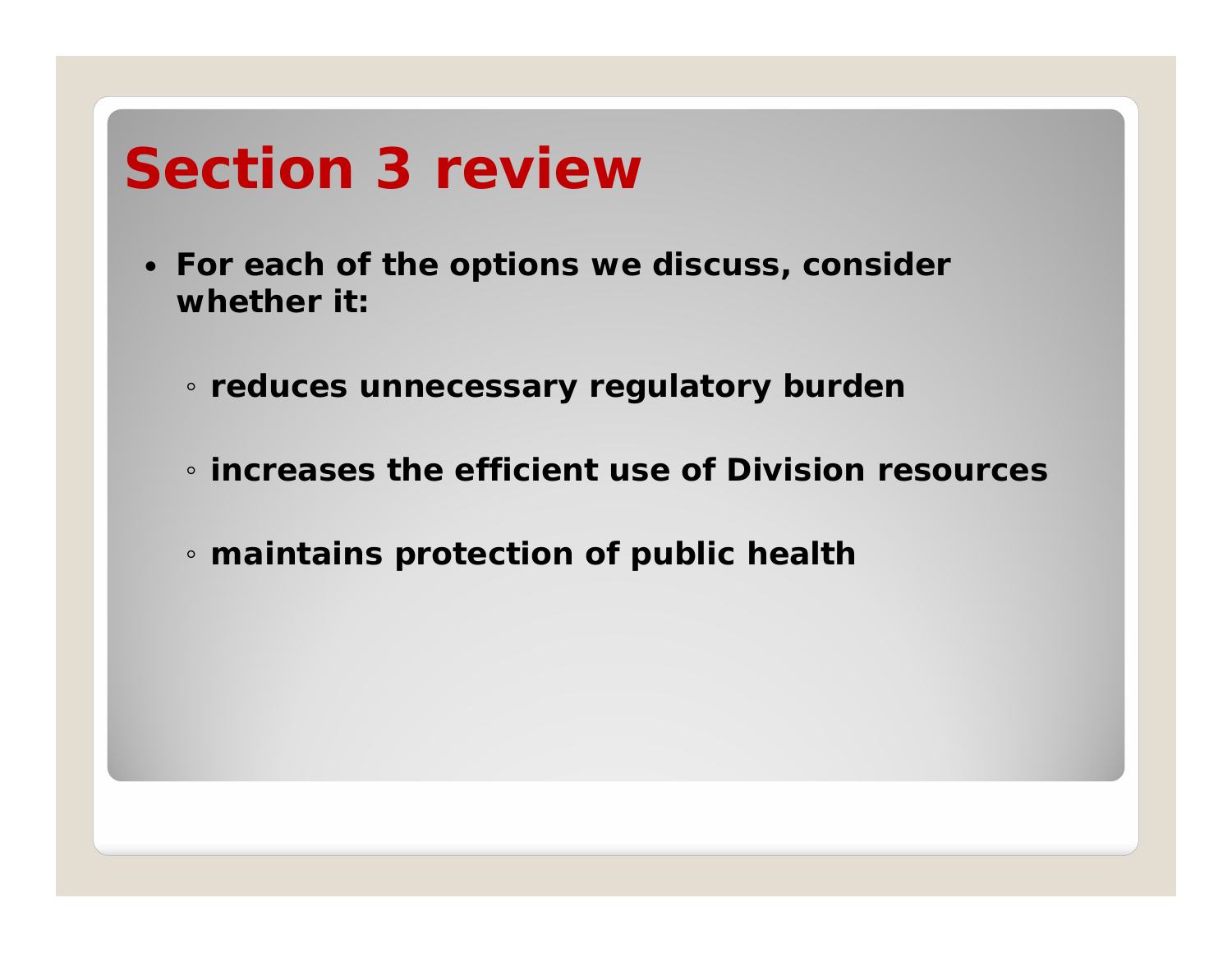# **Options to Discuss**

- $\bullet$  **The following options may fit the criteria laid out in SL 2012-91.**
- **Options have evolved from comments from the regulated community and DAQ's experience implementing the air toxics rules.**
- **This is not an exhaustive list of options… it's intended to stimulate discussion.**
- **Feel free to comment on these options or submit additional ideas that are consistent with SL 2012-91.**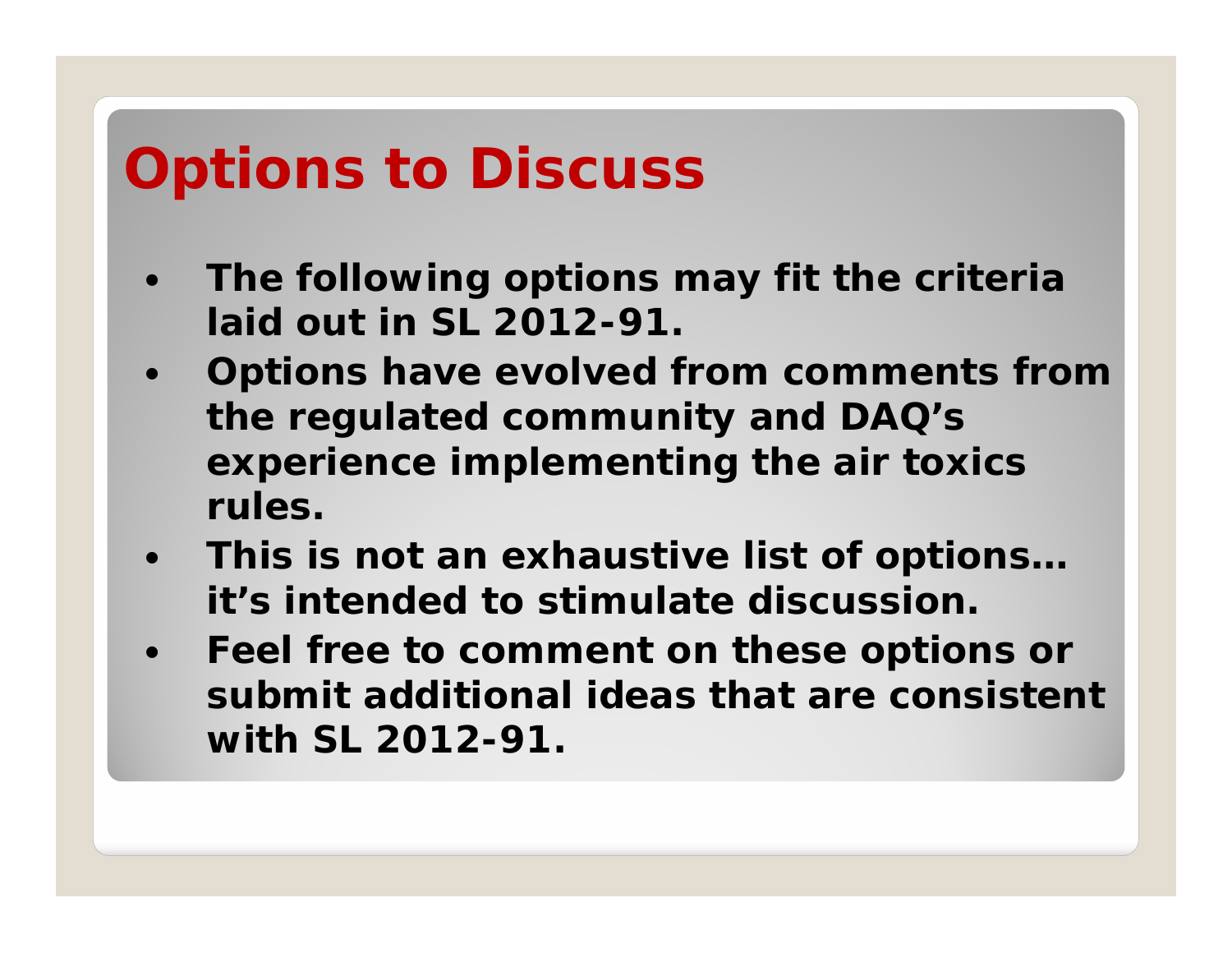# **Options to Discuss**

- **1. Re-evaluate toxic permitting emission rates (TPERs)**
- **2. Exempt natural gas and propane combustion units**
- **3. Exempt emergency engines**
- **4. Register rather than permit sources less than certain emissions thresholds**
- **5. Do not retain SIC call**
- **6. Maximum Feasible Control = Maximum Achievable Control**
- **7. Evaluate projected actual emissions**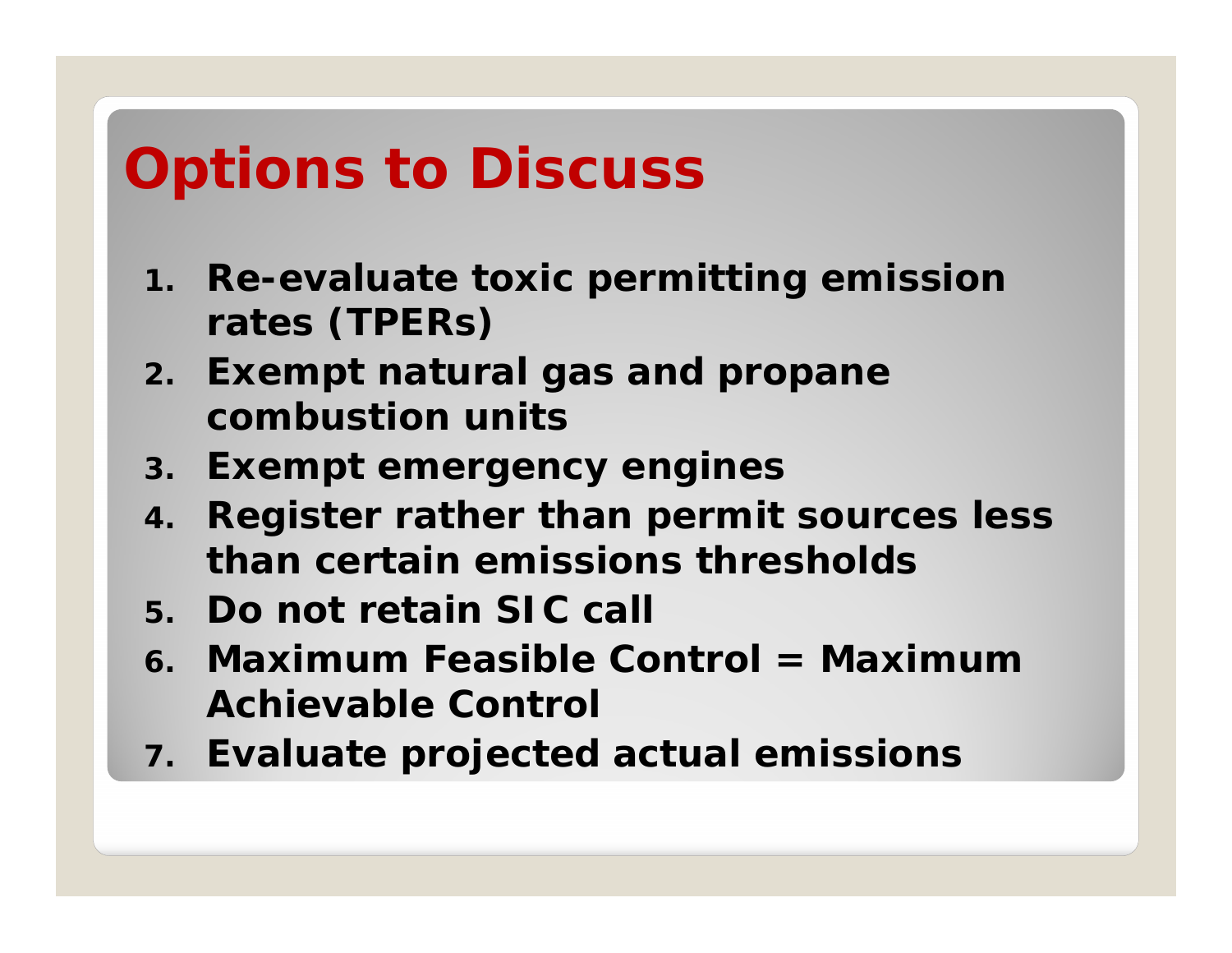### **1. Re-evaluate toxic permitting emission rates (TPERs)**

**What are TPERs?**

- **TPERs are established in rule 15A NCAC 02Q .0711 and are backcalculated from the Acceptable Ambient Level (AAL) guidelines.**
- **Conservative assumptions are used regarding stack and dispersion characteristics.**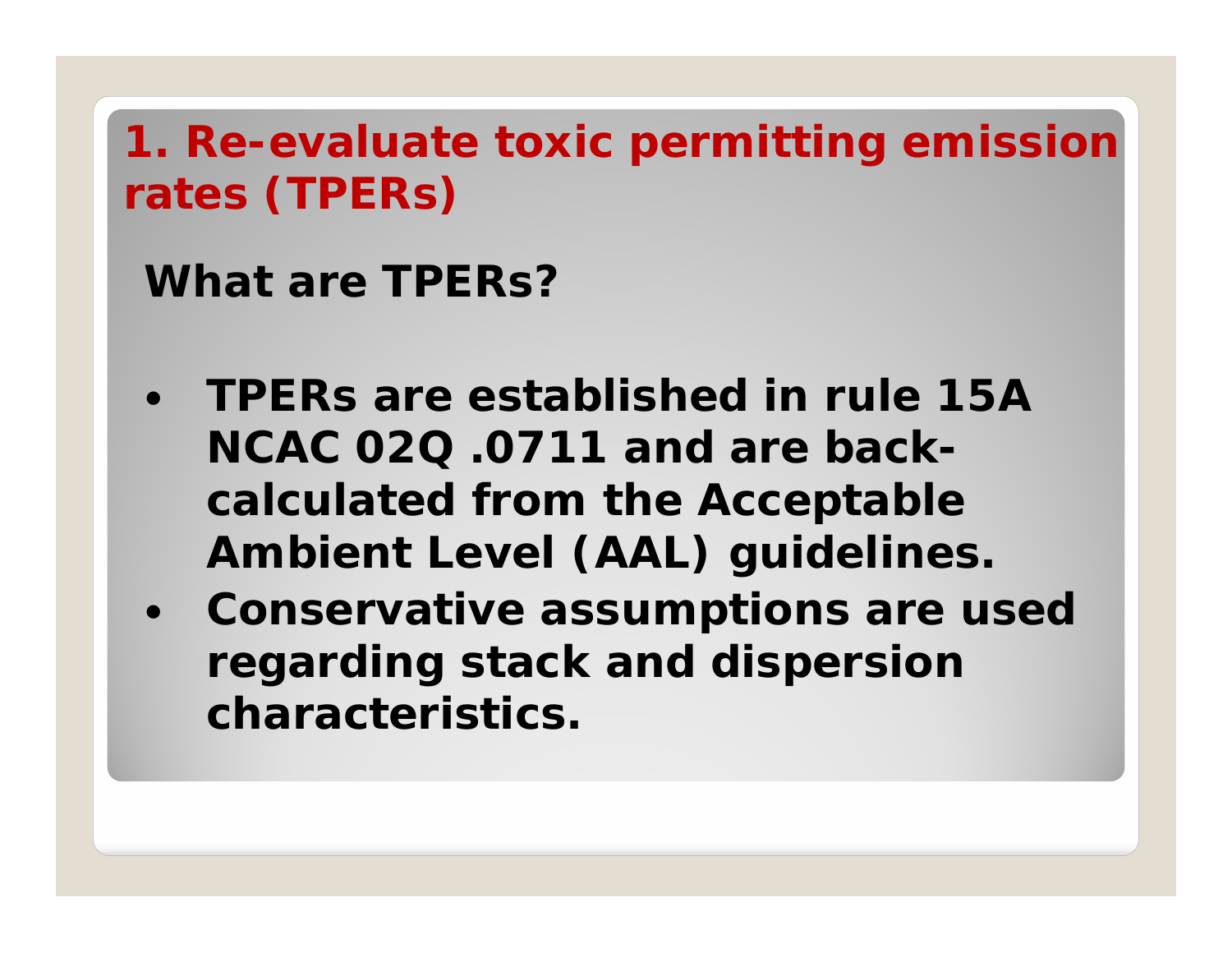#### **1. Re-evaluate toxic permitting emission rates (TPERs)**

**How are TPERs used in the permitting process?**

- $\bullet$  **Two step evaluation process:**
	- $\circ$  **Sum all non-exempt toxics emissions and compare to TPER.**
		- O **If below TPER, done.**
		- **If above TPER, modeling is necessary to compare to the Acceptable Ambient Level (AAL).**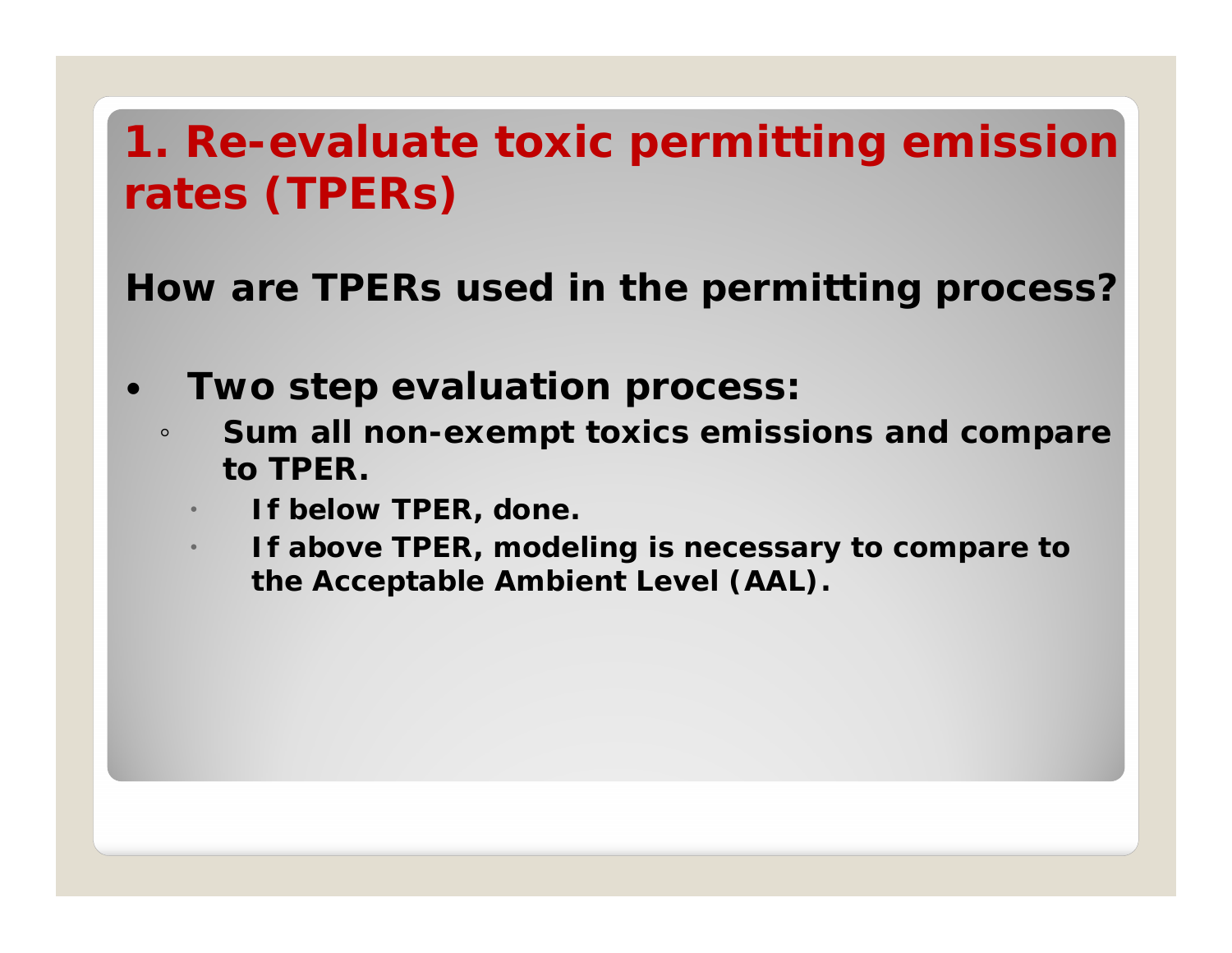### **1. Re-evaluate toxic permitting emission rates (TPERs)**

**What could change?**

- $\bullet$  **An analysis could be done with the most recent air dispersion model and revised, but yet conservative assumptions about stack parameters, to see if any TPERs can be increased while still providing an ample margin of safety.**
	- $\circ$  **e.g. - decrease stack diameter from 1.0 meter, or increase stack exist velocity of 0.01 m/s.**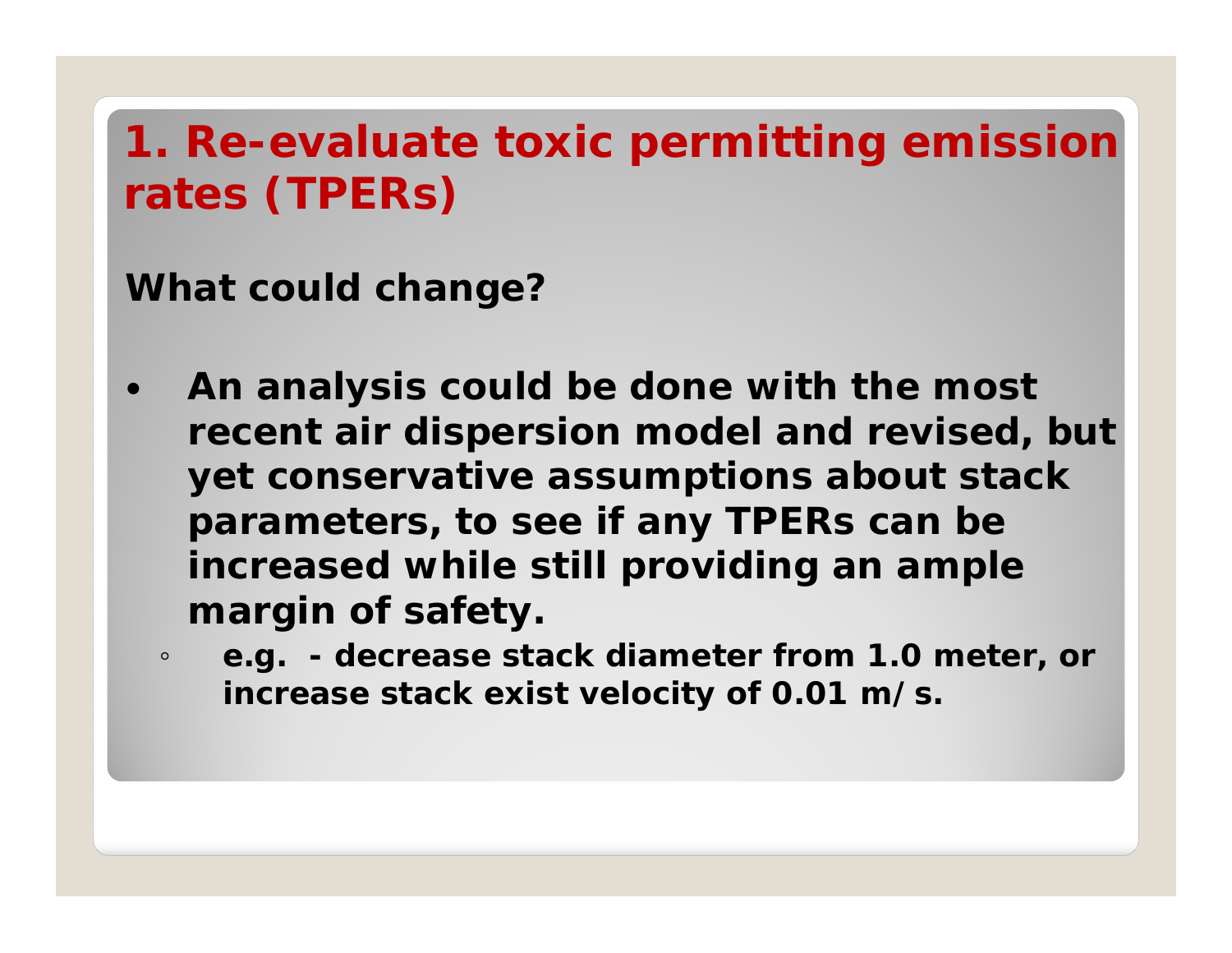#### **2. Exempt natural gas and propane combustion units**

- **US EPA has exempted certain gas-fired combustion units from federal air toxics rules. Another federal rule only prescribes work practice standards on affected units.**
- $\bullet$  **Toxic air emissions from these sources are well below the TPERs.**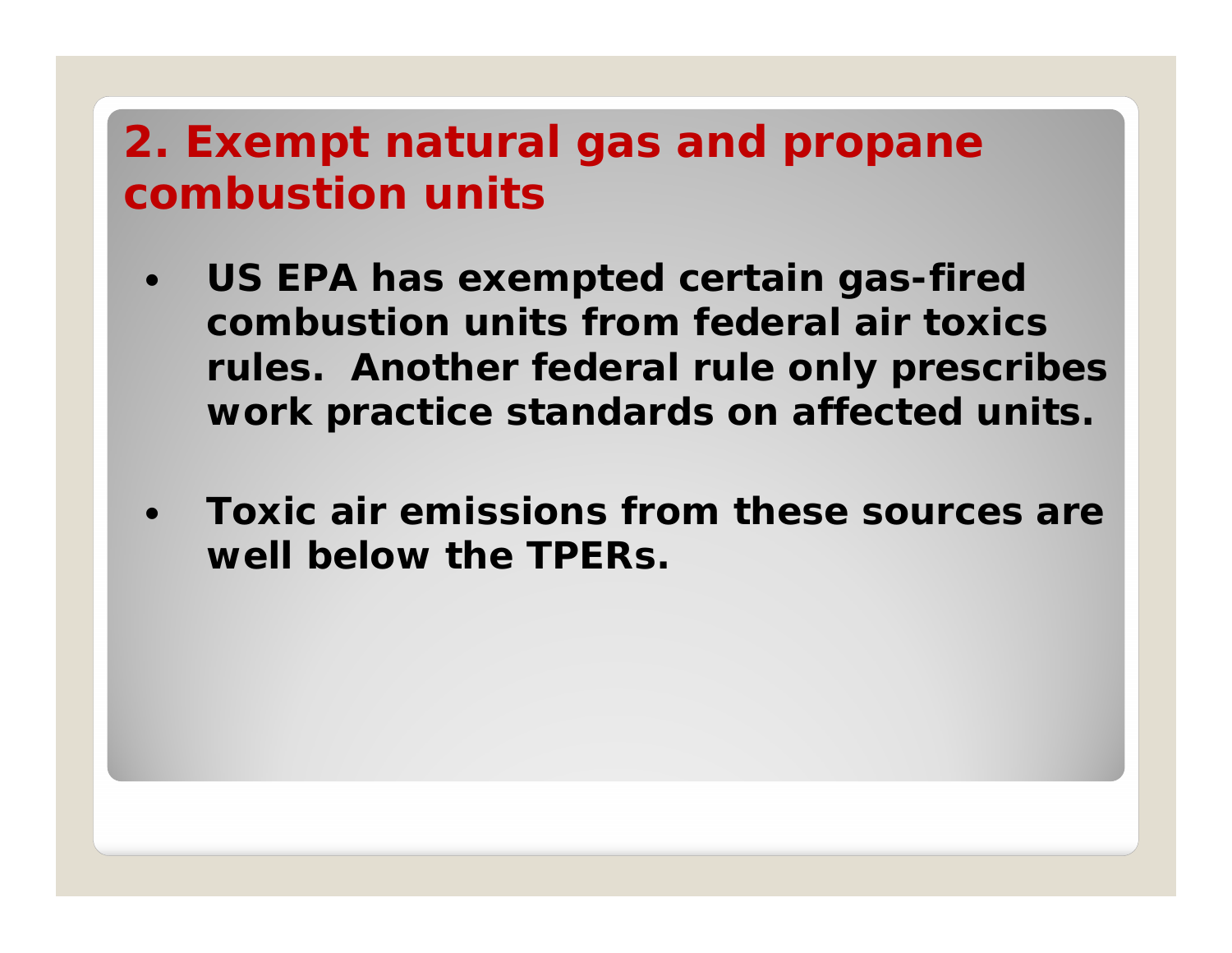#### **3. Exempt emergency engines**

- **US EPA federal air toxics rules apply to all emergency engines and only prescribe work practice standards.**
- $\bullet$ **Used temporarily in emergency situations.**
- **Small.**
- $\bullet$ **Few hours of operation.**
- $\bullet$  **Peak shaving engines are not considered emergency engines.**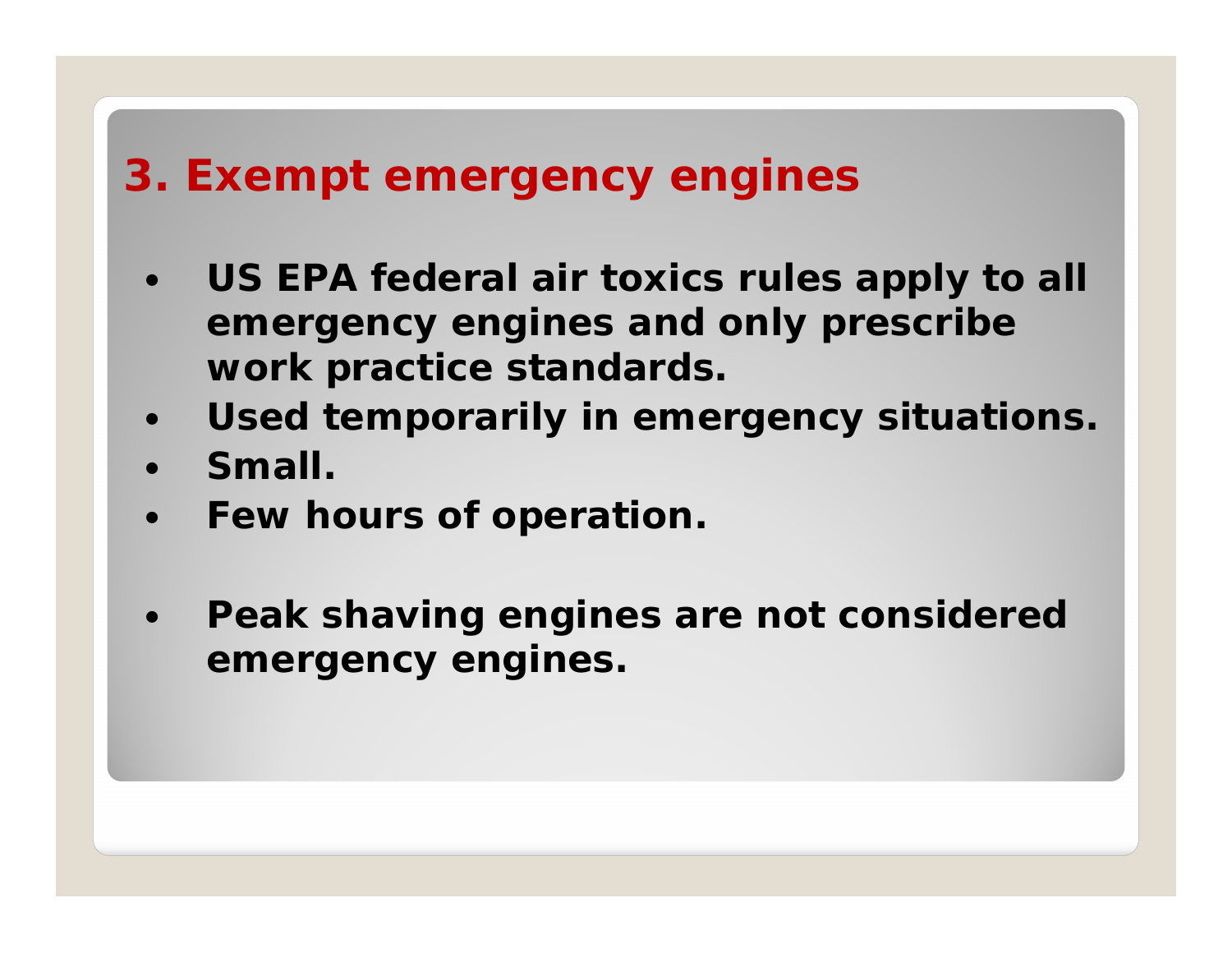#### **4. Register rather than permit sources less than certain emissions thresholds**

- $\bullet$  **Considerable time and resources spent on determining if small emissions sources qualify as exempt or insignificant.**
- $\bullet$  **Effort is disproportionate with the environmental impact.**
- $\bullet$ **Simplify permit exemptions rule.**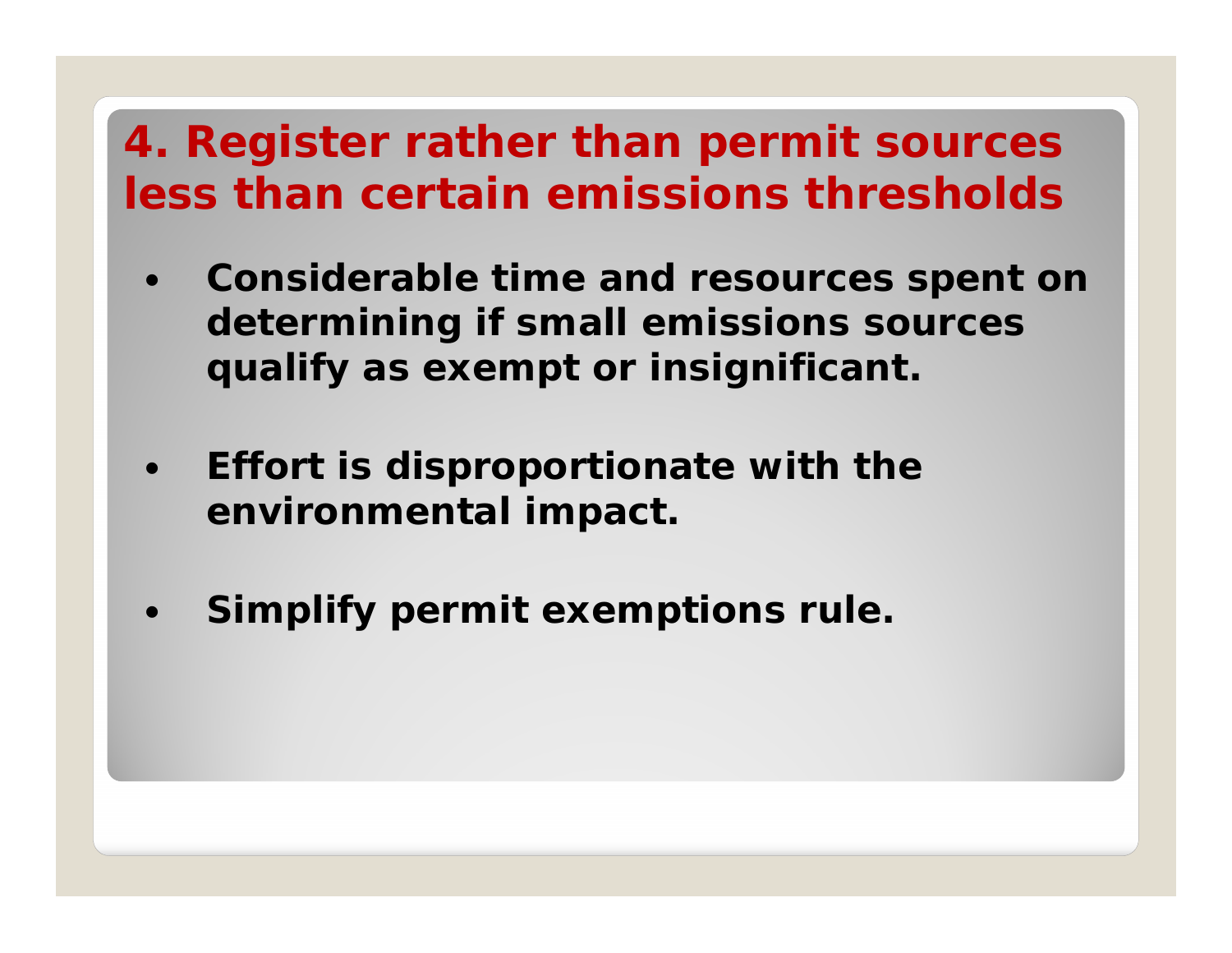#### **5. Do not retain SIC call**

- **15A NCAC 02Q .0705 provides a mechanism for the Director to require all facilities under the same four-digit Standard Industrial Classification (SIC) to submit an application to comply with the NC air toxics rules.**
- **The existing Director's Call rule and SL 2012-91 provide adequate authority to address any unacceptable risks to human health from any facility.**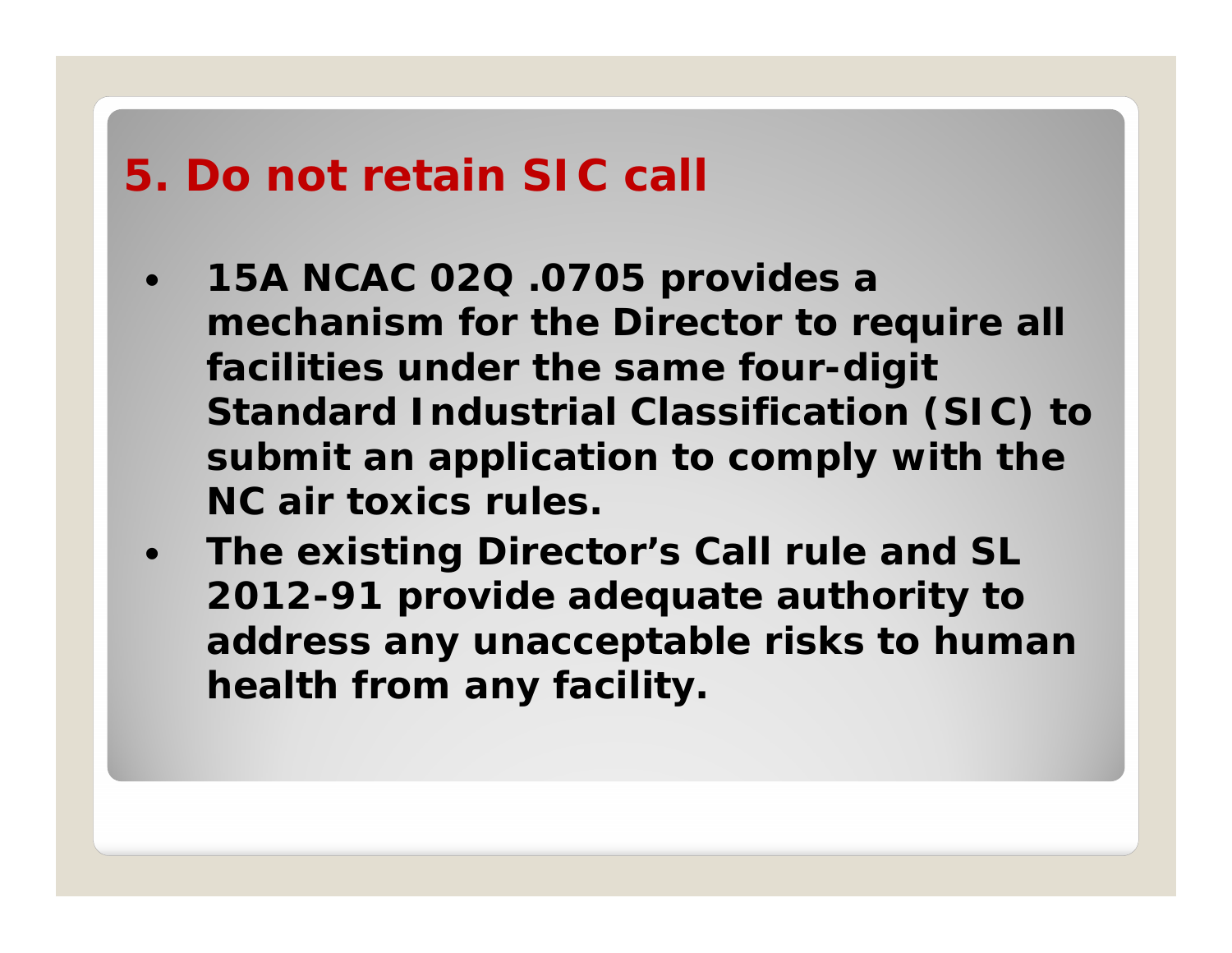### **6. Maximum Feasible Control = Maximum Achievable Control**

- $\bullet$  **Maximum feasible control as a compliance option.**
- $\bullet$  **The director can allow maximum feasible control in certain situations.**
- $\bullet$  **This option would allow compliance with a federal Maximum Achievable Control Technology rule to satisfy maximum feasible control requirements in the state rules.**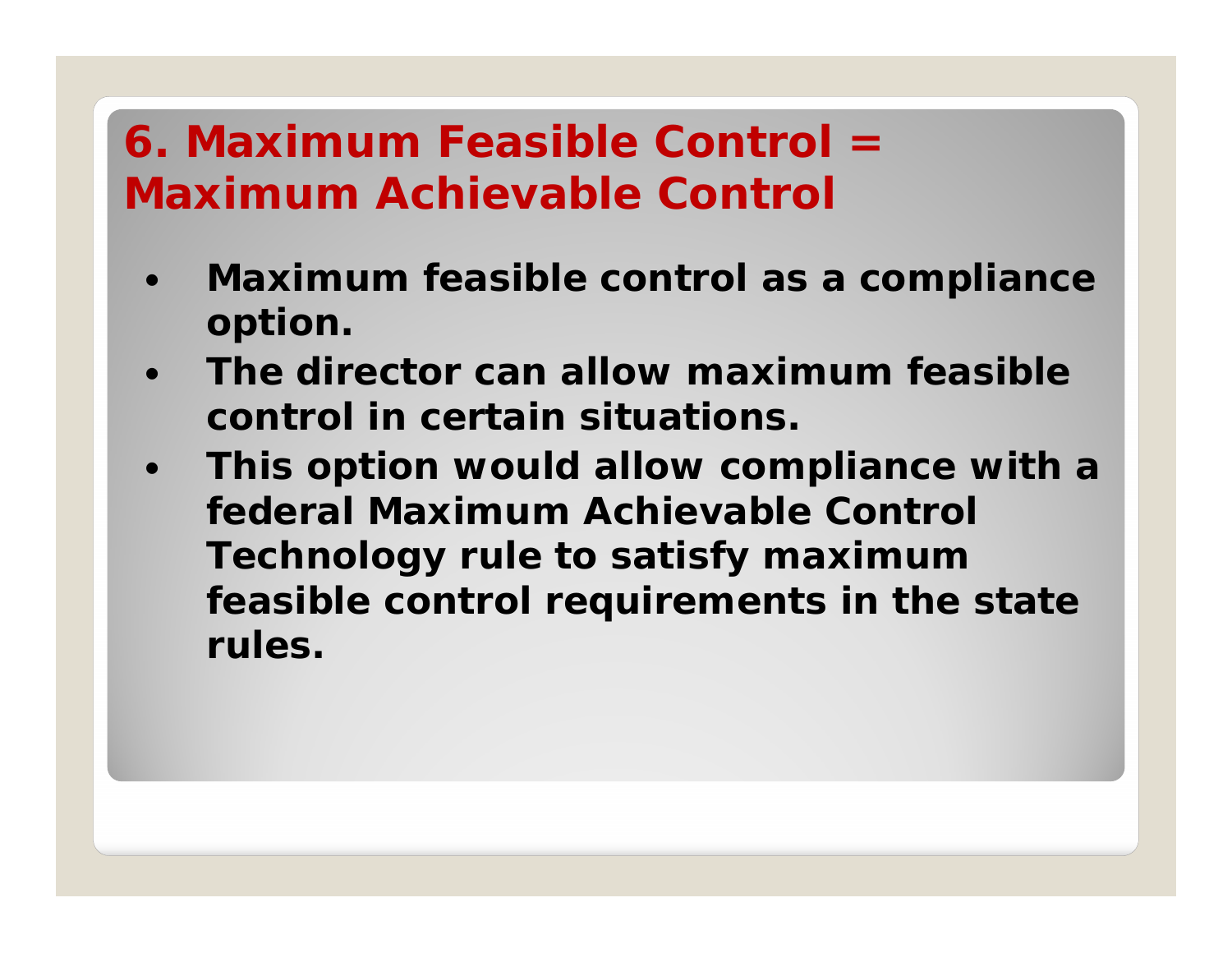#### **7. Evaluate projected actual emissions**

- $\bullet$  **The option can be clarified in the rule to ensure that DAQ is implementing it consistently.**
- $\bullet$  **Evaluating projected actual emissions provides a more realistic evaluation of the impacts of air toxics in ambient air, particularly when considering how the TPERs and AALs guidelines are developed.**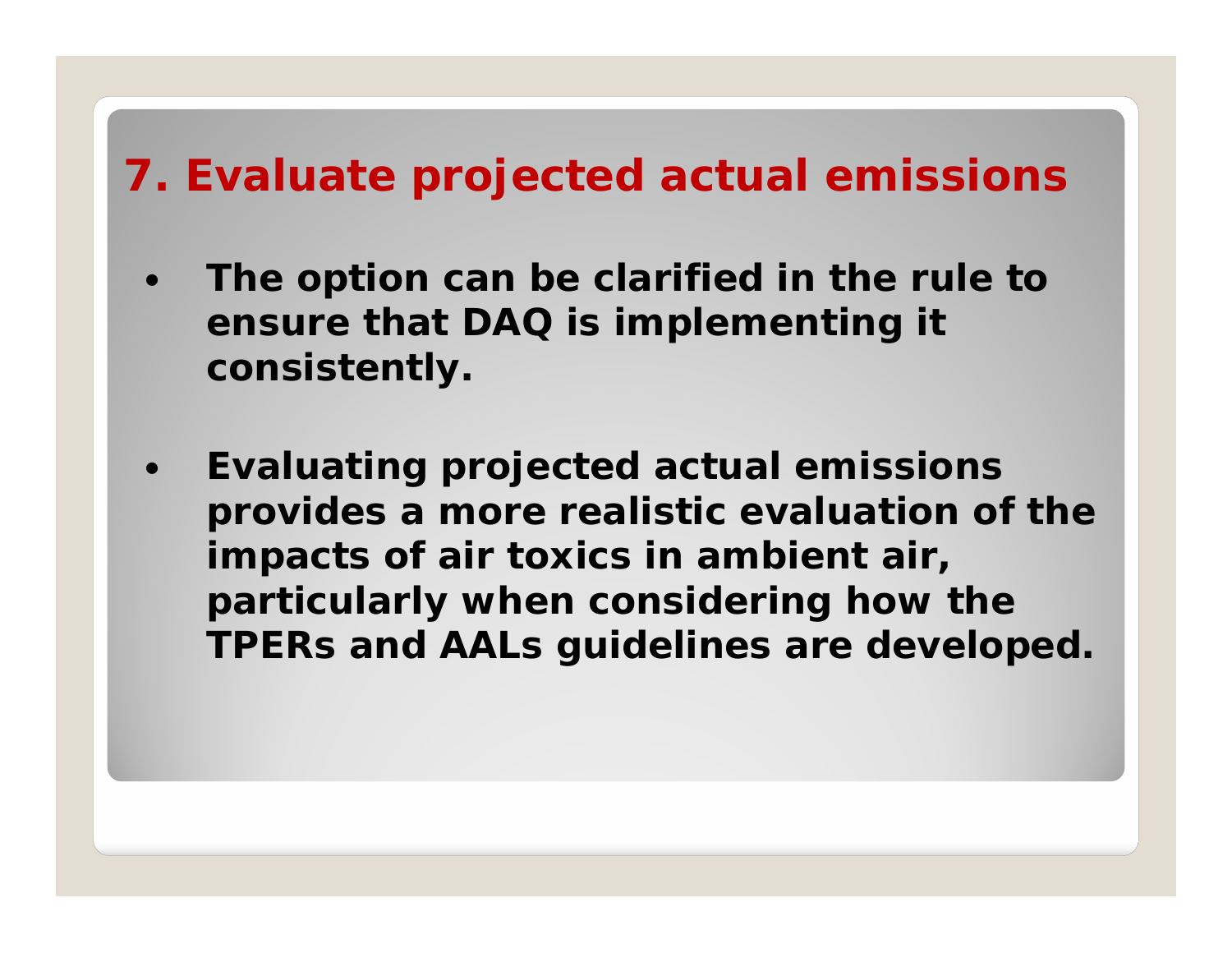#### **Ideas?**

 $\bullet$  **Please submit written comments by October 9, 2012 to:** 

**daq.publiccomments@ncdenr.gov**

 $\bullet$ **Rules:**

http://www.ncair.org/rules/rules/Sec1100.shtml andhttp://www.ncair.org/rules/rules/SecQ0700.shtml